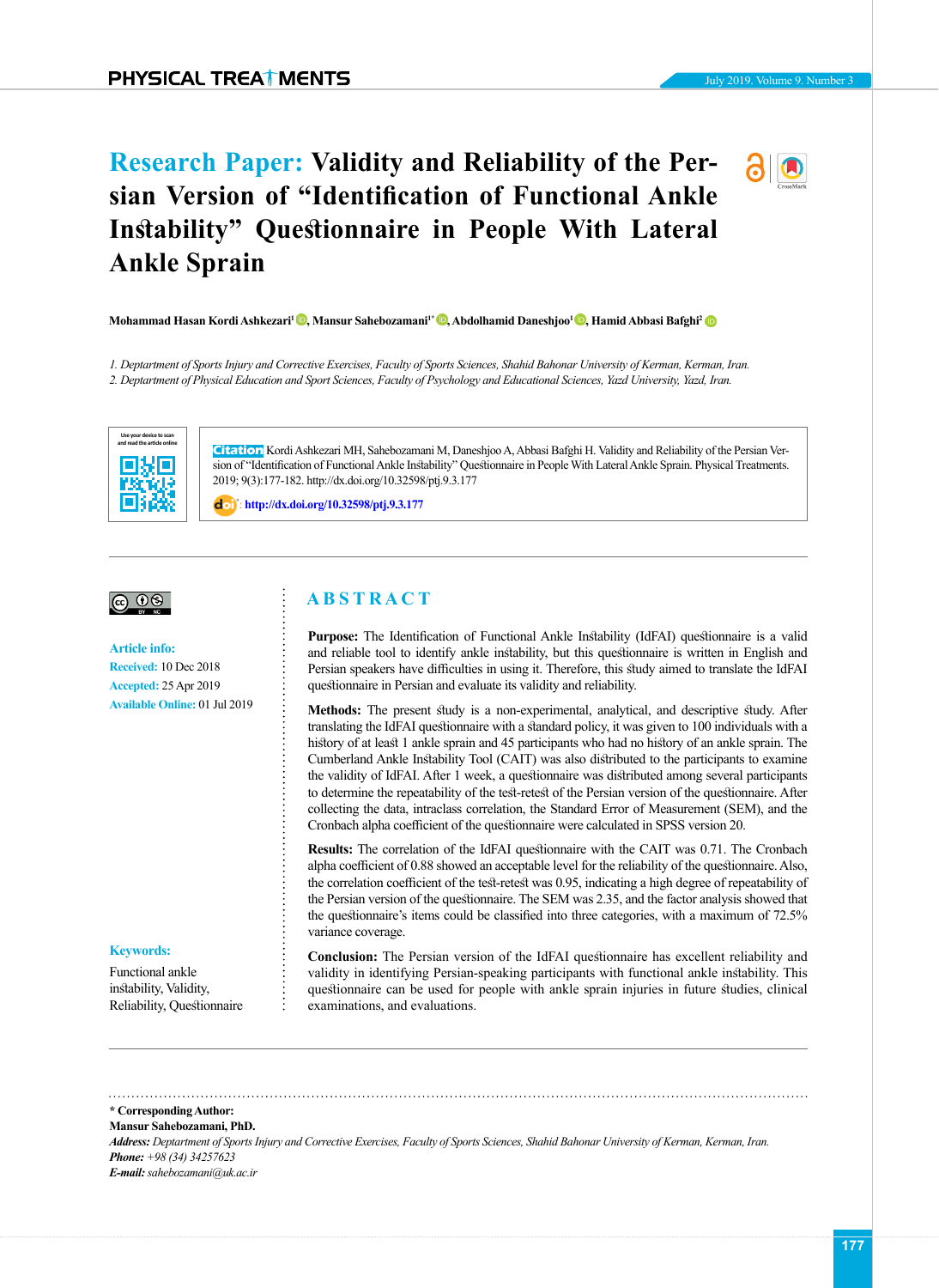# **Highlights**

- The persian version of IdFAI questionnaire has excellent reliability.
- The persian version of IdFAI questionnaire has excellent validity.
- IdFAI questionnaire can be use for iranian people with lateral ankle sprain injury.

# **Plain Language Summary**

Evaluation of functional ankle instability is worthwhile during rehabilitation of ankle sprain to be ensured of the complete recovery and prevent the recurrent ankle sprain. IdFAI questionnaire is unique and newest tool for diagnosis. This questionnaire translated to Persian and evaluated validity and reliability. So the present study showed Persian version of IdFAI has excellent reliability and validity in identifying Persian-speaking participants with functional ankle instability.

# **1. Introduction**



nankle sprain is one of the most common sports injuries [\[1\],](#page-4-0) which happens for 302000 people in the United Kingdom and at least 1 to 2 million people in the United States every year  $[2]$ . Approximately 40% to 80% of the victims suffer from func-

tional ankle instability following a lateral ankle sprain and experience frequent ankle sprains after that [\[3,](#page-5-1) [4\].](#page-5-2) Functional ankle instability is associated with a defect in neuromuscular, proprioception, and posture control. If the sense of joint is impaired, it is exposed to injury, and eventually, functional instability [\[5\].](#page-5-3) Therefore, the evaluation of functional ankle instability is worthwhile during the rehabilitation of ankle sprain to be ensured of the complete recovery of functional ankle instability and to prevent the reoccurrence of ankle sprain. According to the research, the patients' awareness of their health and improvement should be considered one of the most critical principles in evaluating the effect of treatment. Therefore, in addition to clinical examinations, the self-report questionnaire is one of the essential methods of evaluating ankle injury; also, it is the cheapest and easiest method  $[6]$ . There are seven self-report questionnaires about problems and abnormalities of the ankle: Cumberland Ankle Instability Tool (CAIT), chronic ankle instability scale, ankle joint functional assessment tool, Ankle Instability Instrument (AII), foot and ankle outcome score, foot and ankle ability measure, and foot and ankle instability questionnaire. They are used to diagnose ankle injury and function [\[7\].](#page-5-5) In this regard, Simon et al. (2011) reported in their review article that none of these tools could alone predict whether someone had functional ankle instability or once experienced ankle sprain and a giving way  $[6]$ . Among seven available tools, the CAIT and AII questionnaires can predict the status of functional ankle instability. This group of researchers expanded the questionnaire and turned it into a sheet and called it the Identification of Functional Ankle Instability (IdFAI) questionnaire, which is a combination of two mentioned questionnaires that can have the best evaluation characteristics [\[7\].](#page-5-5) The IdFAI questionnaire is unique in the field of functional ankle instability and is the newest tool for diagnosing functional ankle instability. Donahue designed this questionnaire in 2012 by in English. It consists of 10 questions and its accuracy is 89.6%. Further analysis of this questionnaire has shown that its reliability based on test-retest is high (ICC=0.92) [\[7\]](#page-5-5). This questionnaire has already been translated into Chinese, Brazilian Portuguese, and Japanese in 2017. Also, it has been reported to be a simple and effective tool for evaluating ankle stability  $[8]$ . Thanks to the consistency and combination of the two main components of the CAIT and AII questionnaires, IdFAI alone can predict functional ankle instability with 95% confidence compared to the other seven questionnaires. Moreover, athletes can answer questions of the IdFAI more accu-rately and better [\[9\]](#page-5-7).

Moreover, Seaman et al. (2013) reported that this questionnaire is reliable in predicting functional ankle instability status. Its sensitivity, specificity, and the relative risk are better than CAIT and AII questionnaires with 95% confidence in predicting variables [\[10\].](#page-5-8) However, the questionnaire was originally developed in English and accordingly used only for users who read and write English. Thus, it needs to be translated into different languages so that various nationalities can benefit from it. In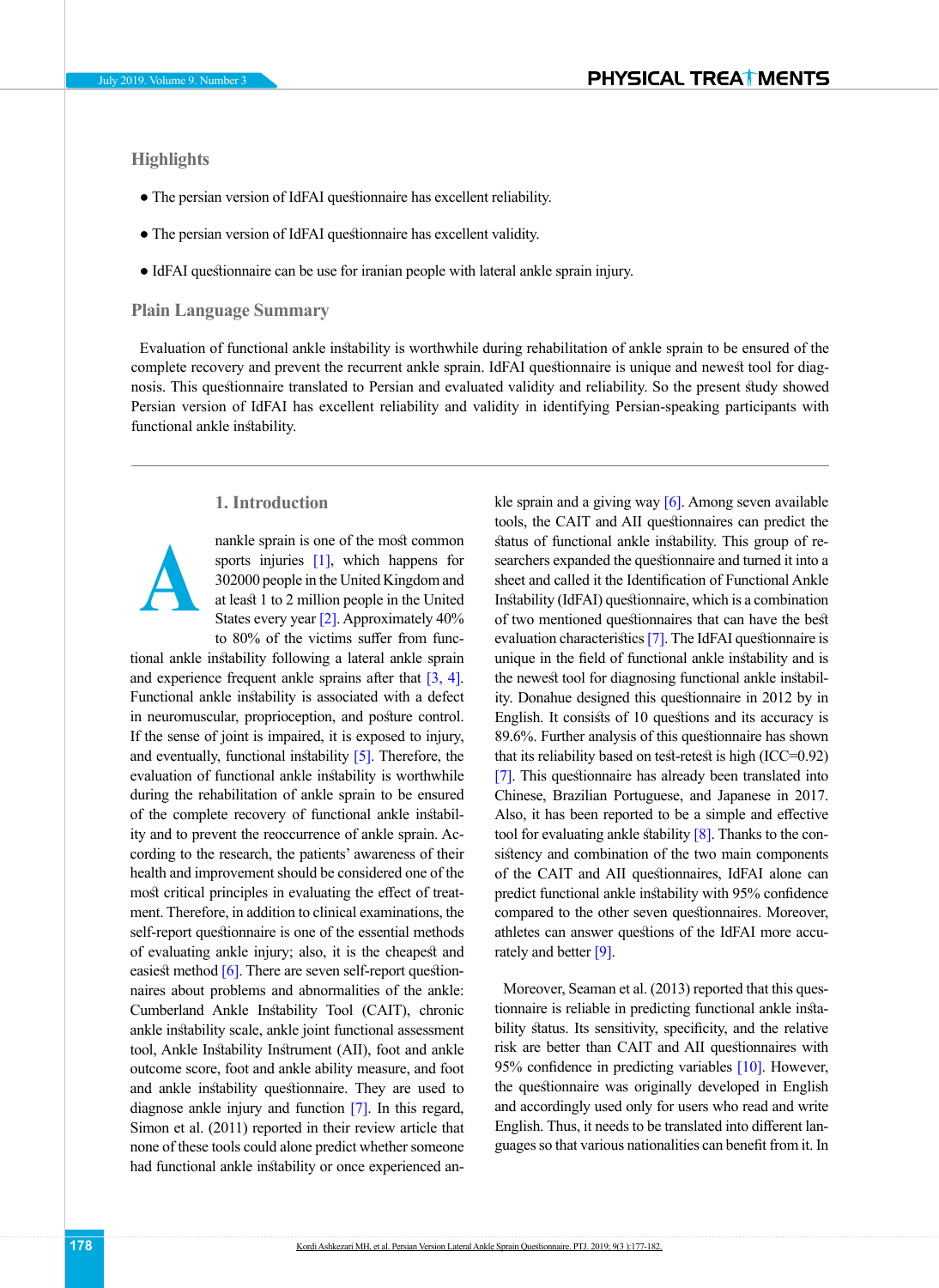this regard, it seems necessary to translate this questionnaire into Persian and examine its validity and reliability.

Although the CAIT questionnaire has been already validated to evaluate chronic ankle instability and is a valid and compatible tool with different cultures, the ability of the IdFAI questionnaire for the diagnosis of functional ankle instability is more than the CAIT questionnaire [\[7\]](#page-5-5). Therefore, this study aimed to translate the IdFAI questionnaire into Persian and to evaluate its validity and reliability.

### **2. Materials and Methods**

This study is descriptive and analytical research. It has an ethical code and registered with the number of 1398.008.IR.UK.VETMED.REC in the Shahid Bahonar University of Kerman. Dr. Donahue designed the IdFAI questionnaire. It consists of 10 questions that evaluate 3 factors of ankle instability history (questions 5, 6, 7, and 10), information about the first ankle sprain (questions 1, 2, 3, and 4), and information about instability during daily and sports activities (questions  $8$  and  $9$ ) [\[10\].](#page-5-8) Also, each question has a specific score and ranges from 0 to 37. Higher scores indicate greater instability and lower scores lower ankle instability. The right and left legs are examined separately and if the obtained score is  $\geq 11$ , the person has functional ankle instability. And if the score is  $\leq$ 10, the person has no functional ankle instability [\[10\].](#page-5-8)

At the beginning of the study, we get permission from the designer of the questionnaire, Dr. Donahue, to translate the questionnaire into Persian. We followed the international quality of life assessment project policy to translate the IdFAI questionnaire into Persian [\[11\].](#page-5-9) The English-to-Persian translation was done by two Persian translators who were not familiar with the IdFAI questionnaire. In the next stage, translators and researchers agreed on the final translation. Then, another translator who had extensive knowledge of the English language evaluated the quality of a direct translation with respect to clarity, common language use, and conceptual correlation. Next, a Native American translator translated the Persian version into English. Finally, the translated version into English was compared with the original version for conceptual evaluation. The pre-final version of the questionnaire was given to 20 people with ankle sprains to evaluate it in terms of the conceptual, the fluency, and fluidity of the questions.

The minimum sample size required for the present study was 145 people based on similar studies and the sample size formula. Therefore, 145 people (121 males and 24 females) who were native Persian speakers from public, academic, and athlete communities were included in the present study. A total of 100 persons had experienced ankle sprain at least once with the physician's diagnosis and 45 persons had not suffered ankle sprain and any injury in the lower limbs. Also, people with the following criteria were excluded from the study: the people with pain in lower limbs for any reason except ankle sprain, those with ankle sprain for the past 3 months, and people with neuromuscular disorders and therapeutic interventions between two sessions of filling the questionnaire. Also, the literacy level of people should include over 9 years of education and their age should be over 16 years [\[12\].](#page-5-10) [Table 1](#page-2-0) presents the descriptive information of the participants.

The participants were asked to complete the Persian IdFAI (IdFAI-P), and CAIT questionnaires about their own one foot and the correlation was calculated between the scores of the IdFAI and CAIT questionnaires. After 7 days, 45 participants were asked to complete the IdFAI-P questionnaire again to check its reliability. The validity and reliability of questionnaire questions were evaluated after collecting the data by calculating the intra-group

<span id="page-2-0"></span>**Table 1.** Demographic characteristics of the participants

| Variable                           | Mean±SD or No.       |
|------------------------------------|----------------------|
| Age, y                             | 22.76±6.07           |
| Height, cm                         | 176.9±9.65           |
| Weight, kg                         | 78.33±7.86           |
| Body mass index, kg/m <sup>2</sup> | 24.09±1.48           |
| Right ankle injury                 | 88                   |
| Left ankle injury                  | 57                   |
|                                    | PHYSICAL TREAT MENTS |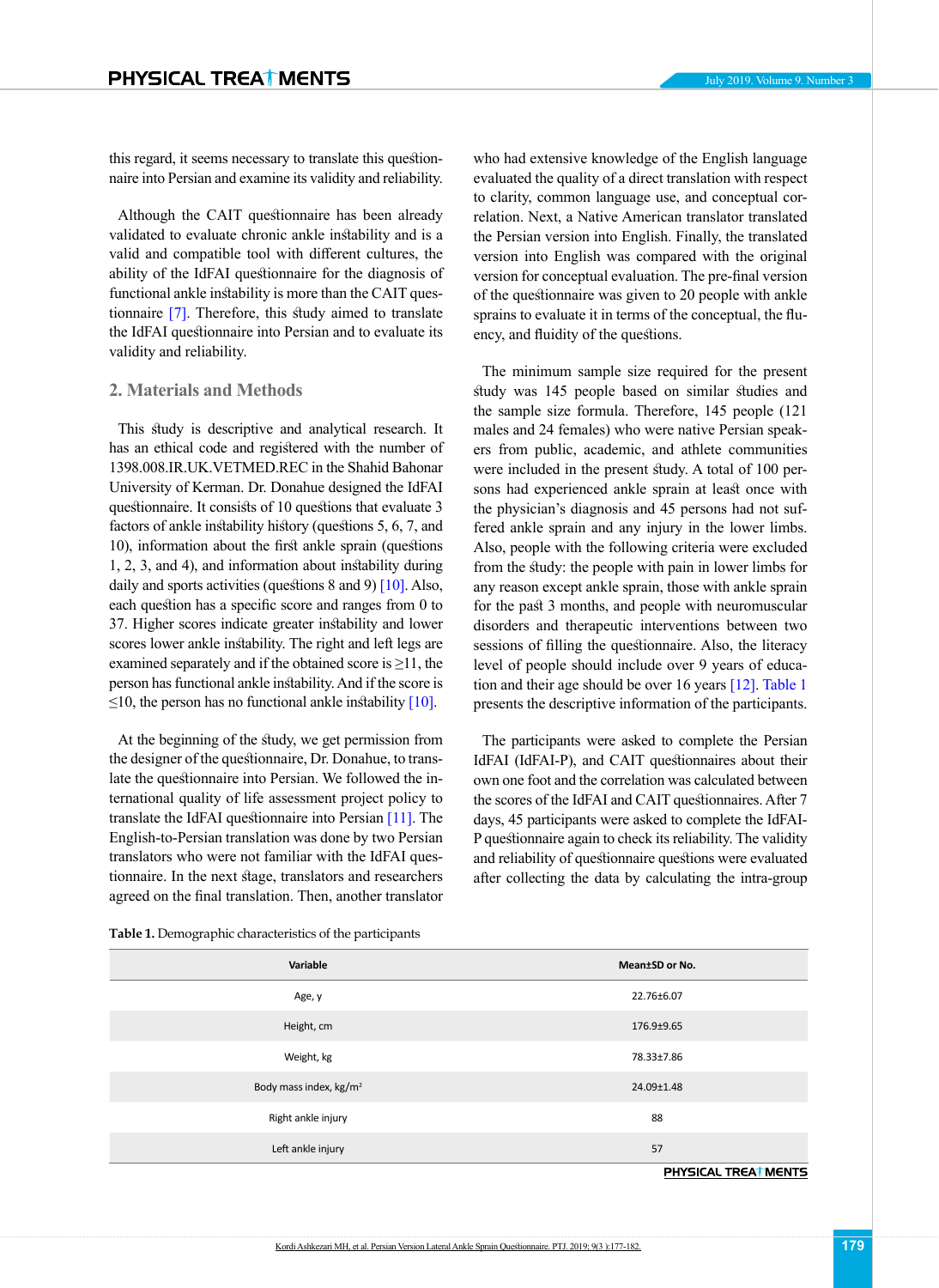| $N = 145$                                   | <b>IdFAI Total Score</b> |      | <b>First Factor</b> |      | <b>Second Factor</b> |      | <b>Third Factor</b>         |     |
|---------------------------------------------|--------------------------|------|---------------------|------|----------------------|------|-----------------------------|-----|
|                                             | D                        |      | P                   |      | P                    |      |                             |     |
| <b>CAIT</b>                                 | 0.001                    | 0.71 | 0.001               | 0.66 | 0.001                | 0.62 | 0.001                       | 0.7 |
| The correlation test. P<0.05 is significant |                          |      |                     |      |                      |      | <b>PHYSICAL TREAT MENTS</b> |     |

<span id="page-3-1"></span>**Table 2.** The validity of the total score of the IdFAI-P questionnaire and its factors

The correlation test, P<0.05 is significant

<span id="page-3-0"></span>**Table 3.** The Cronbach alpha values by omitting each question and Cronbach alpha values per factor

| <b>Questionnaire Constructive</b><br><b>Factors</b> | <b>Constituent Questions of</b><br><b>Per Factor</b> | Cronbach's Alpha Coef-<br>ficient | <b>Cronbach Alpha Value</b><br><b>Per Factor</b> | <b>Total Cronbach Alpha</b><br>Coefficient |  |
|-----------------------------------------------------|------------------------------------------------------|-----------------------------------|--------------------------------------------------|--------------------------------------------|--|
| The first factor                                    | q5                                                   | 0.86                              |                                                  |                                            |  |
|                                                     | q6                                                   | 0.86                              |                                                  |                                            |  |
|                                                     | q7                                                   | 0.86                              | 0.81                                             |                                            |  |
|                                                     | q10                                                  | 0.86                              |                                                  |                                            |  |
| The second factor                                   | q1                                                   | 0.88                              |                                                  | 0.88                                       |  |
|                                                     | q <sub>2</sub>                                       | 0.86                              | 0.71                                             |                                            |  |
|                                                     | q3                                                   | 0.86                              |                                                  |                                            |  |
|                                                     | q4                                                   | 0.88                              |                                                  |                                            |  |
| The third factor                                    | q8                                                   | 0.86                              | 0.61                                             |                                            |  |
|                                                     | q9                                                   | 0.86                              |                                                  |                                            |  |

correlation coefficient, factor analysis test, and Cronbach alpha coefficient.

#### **3. Results**

The first phase of the research was the translation of the questionnaire. The final result was obtained during a session with experts after translating the questionnaire into Persian and then back translating into English. The Persian version of the IdFAI questionnaire was distributed among 145 athletes. Based on the results of Table [1,](#page-2-0) 83% of the participants were male, and 17% were female. The Mean±SD age of the samples was 22.76  $\pm$  6.07 years and their Mean $\pm$ SD education study time was 14.13±1.84 years.

There was a strong correlation between the IdFAI-P and CAIT questionnaires (r=-0.71; P>0.001). Regarding the correlation of the questionnaire factors, the results showed that the first factor, ankle instability history, has an average relationship with CAIT (r= -0.66; P>0.001). The second factor, information of the first ankle sprain, also has an average relationship with the total CAIT scores  $(r=0.62; P>0.001)$  and the third factor, the information of instability during daily and sports activities has a strong relationship with CAIT  $(r=0.7; P>0.001)$  [\(Table 3\).](#page-3-0)

#### PHYSICAL TREAT MENTS

The Cronbach alpha and test-retest methods were used to determine the reliability of the questionnaire. The internal consistency index of this questionnaire, Cronbach's alpha coefficient, was 0.88. If any of the questions of the questionnaire were removed, the alpha coefficient would change between 0.86 and 0.88 [\(Table](#page-3-1)  [2\).](#page-3-1) The Cronbach alpha values for the first, second, and third factors were 0.81, 0.71, and 0.61, respectively. Factor analysis also showed that IdFAI-P test questions could be divided into three subgroups with a maximum of 72.5% variance coverage. The Pearson correlation was also used for test-retest reliability. The ICC correlation coefficient for all questionnaire items was 0.95 and between 0.92 and 0.97, with 95% confidence (P<0.001), indicating that the IdFAI-P questionnaire has excellent repeatability.

# **4. Discussion**

We aimed to translate the IdFAI questionnaire into Persian and evaluate the validity and reliability of the Persian version of this questionnaire to help future studies in the diagnosis of functional ankle instability and its treatment among Persian speakers. This questionnaire was introduced by Simon et al. in 2014 as the best selfreport tool for diagnosing the status of ankle joint stability [\[10\].](#page-5-8) This questionnaire was developed because of the controversial diagnosis of functional ankle instability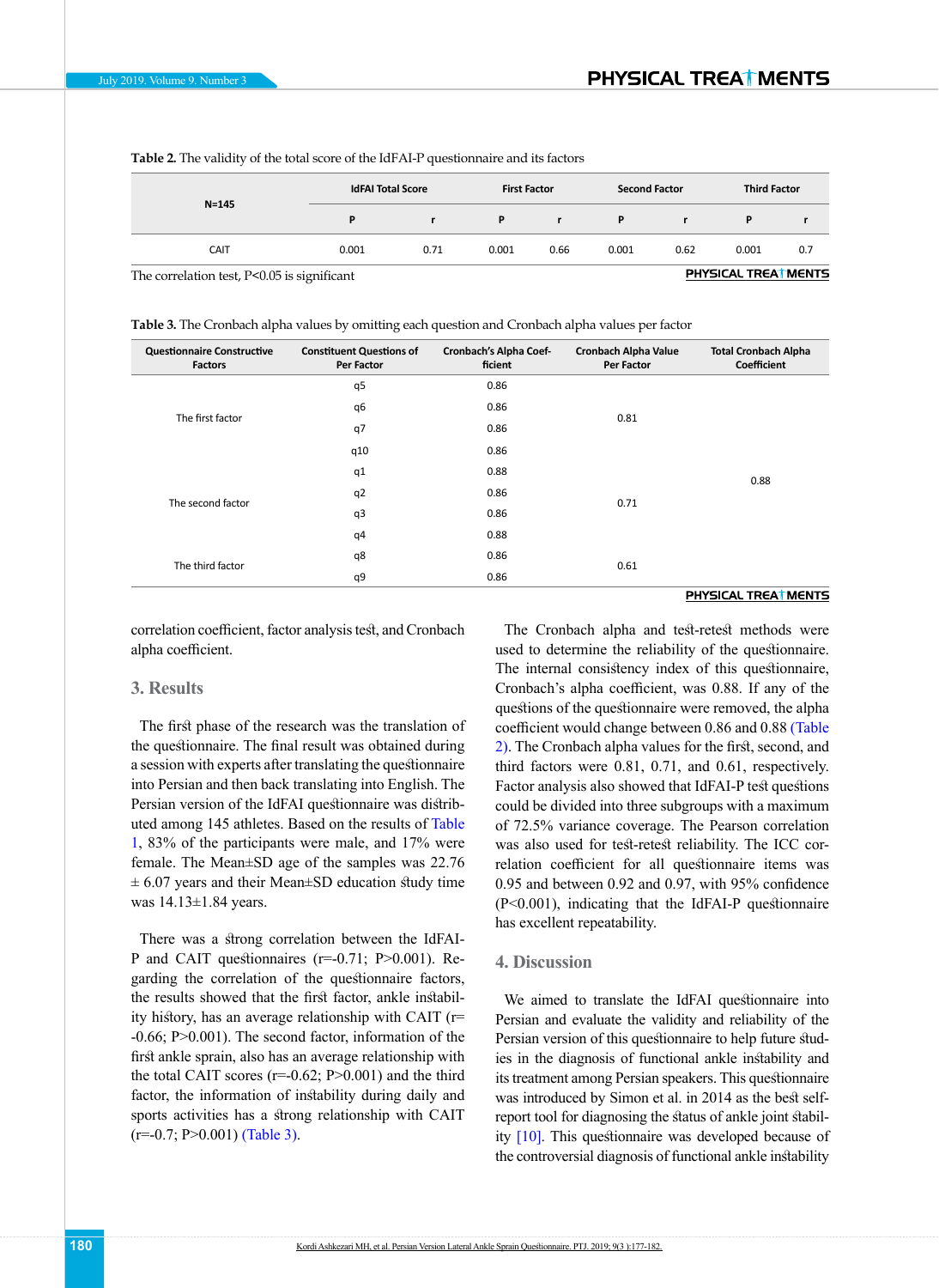in both clinical and research methods [\[7,](#page-5-5) [10\].](#page-5-8) During the translation process, minor changes were applied to the questionnaire text by preserving the nature of the original version.

The results show that the Persian version of the IdFAI questionnaire has good validity and a strong correlation with CAIT  $(r = 0.71)$ . The CAIT questionnaire was selected for the validity test because the designers of the original IdFAI questionnaire used the CAIT questionnaire to construct this questionnaire. Also, the Persian version of this questionnaire was available. Data analysis showed a correlation between 3 factors of the IdFAI and CAIT questionnaires. These correlations were 0.66, 0.62, and 0.7 for the first, second, and third factors, respectively.

The first factor causes ankle instability history, and the third factor causes ankle instability during the daily activities. Both factors have a similar structure with the CAIT questionnaire, which explains the average and high correlation.

The results also showed that the IdFAI-P questionnaire has excellent reliability. The Cronbach alpha coefficient between items was 0.88, which shows high reliability like the original version, whose Cronbach alpha coefficient is  $0.96$  [\[10\]](#page-5-8). Also, regarding the first, second, and third factors of the original version, the Cronbach alpha values were 0.89, 0.97, and 0.91, respectively. The Cronbach alpha value for the Brazilian Portuguese version was 0.87. These values were 0.79, 0.76, and 0.38 for the first, second, and third factors, re-spectively [\[9\].](#page-5-7) In this regard, the Japanese and Chinese versions of this questionnaire reported the Cronbach alpha values of 0.87 and 0.89, respectively  $[8, 13]$ . The present study, like other studies, has shown the high reliability of this questionnaire.

This questionnaire also has great test-retest reliability so that the correlation coefficient was 0.95. The original version of this questionnaire also has an ICC of 0.92 [\[10\]](#page-5-8). Therefore, the test-retest reliability coefficient of the Persian version indicates a high level of relative reliability, which is similar to the Chinese, Japanese, and Brazilian Portuguese versions. It has been reported among the different age groups of adults, where the ICC coefficients were 0.97, 0.96, 0.97 to 0.99, and 0.95, respectively  $[8, 9, 13, 14]$  $[8, 9, 13, 14]$  $[8, 9, 13, 14]$  $[8, 9, 13, 14]$ . The interval between the two tests and the posttest was one week, which is an acceptable time  $[15, 16]$  $[15, 16]$ . Therefore, the IdFAI-P questionnaire can be used as a reliable and repeatable tool for evaluating functional ankle instability.

Also, the value of the Standard Error of Measurement (SEM), which is the accuracy value of scores on repeated measurements, was calculated.

The formula for calculating this error is  $SEM = DP1$ . [\[9\],](#page-5-7) DP stands for the standard deviation of the first test. The error value of the IdFAI-P questionnaire was 2.35. This error is negligible compared to the overall scores of the questionnaire, ranging from 0 to 37, and it is similar to other versions translated into other languages. In this regard, the level of this error has been reported 1.2, 1.69, and 2.2 for Brazilian Portuguese, Japanese, and original versions, respectively [\[8](#page-5-6)-10, [13\].](#page-5-11)

The present study showed that the Persian version of the IdFAI questionnaire has excellent reliability and validity in identifying Persian-speaking participants with functional ankle instability. This questionnaire can be used in future studies, clinical examinations, and evaluations for people with ankle sprain injuries. This tool also helps identify people who have few features or criteria of functional ankle instability.

# **Ethical Considerations**

## **Compliance with ethical guidelines**

The Ethics Committee of the Veterinary Faculty of Shahid Bahonar University of Kerman approved the study (IR.UK.VETMED.REC.1398.008).

# **Funding**

The present paper was extracted from PhD. dissertation of Mohammad Hasan Kordi Ashkezari, Department of Sport Injuries and Corrective exercise, Faculty of Physical Education, Shahid Bahonar University of Kerman, Kerman, Iran.

# **Authors' contributions**

All authors contributed in designing, running, and writing all parts of the research.

# **Conflict of interest**

The authors declared no conflict of interest.

## **References**

<span id="page-4-0"></span>[1] Fong DTP, Hong Y, Chan LK, Yung PSH, Chan KM. A systematic review on ankle injury and ankle sprain in sports.